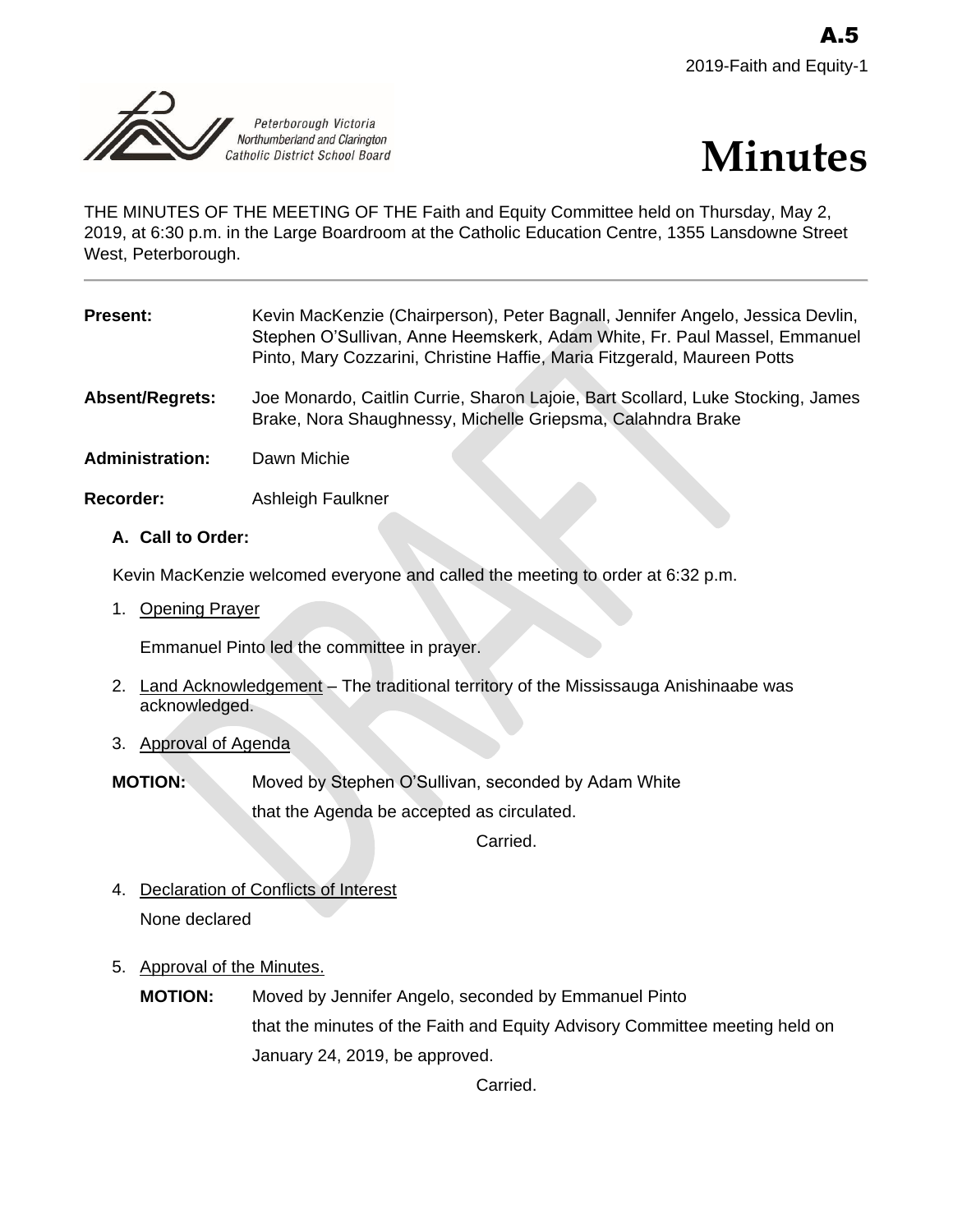# 6. Business Arising from the Minutes

None

### **B. Recommended Actions/Presentations**:

#### 1. Pastoral Care in Catholic Schools & Reconciliation in Schools - Peter Bagnall and Fr. Paul Massel

Peter Bagnall provided the committee with some background information on Pastoral Care.

Bishop Miehm asked Michael Nasello, Director of Education to put together a 'Pastoral Care' document. A working group consisting of various PVNC staff was formed.

Peter Bagnall provided 3 parts of the document and asked the committee to break into 3 groups to discuss one of the 3 sections. Feedback from the Committee would be taken back to the working group.

Peter Bagnall then shared there is another committee for Reconciliation and he explained the composition of the group and shared some of the committee's work.

Peter then shared 4 resources to use to help provide some guidance and played a video clip (Student Voice) which is in draft form and asked for any feedback.

### 2. Faith and Equity in Special Education *-* Maureen Potts

Maureen Potts shared a video clip with the committee and asked that members reflect on the video.

Maureen then went through the history of guidelines that have been available throughout the last 10 years.

This led to discussion of the Equity and Inclusive Education Implementation Plan for PVNCCDSB.

Maureen provided examples on how to include the following in the classroom to help all students learn: Technology and Assistive Software; Adapting Physical Environment; Creating an Inclusive School and Classroom Culture; Instructional Practices and Training Initiatives; Data Collection, Integration and Reporting; and designing classrooms to accommodate all students.

#### 3. Faith Ambassador Retreat - Peter Bagnall and Fr. Paul Massel

Peter Bagnall started the presentation by explaining what Faith Ambassadors are.

He then explained the "Art of Spiritual Accompaniment" retreat's theme and what the retreat was modeled around. Then Fr. Paul Massel, Jennifer Angelo and Peter Bagnall each explained one of the three portions of the day. Peter Bagnall then shared a link (tinyurl.com/FaithAPVNC) and a list of Faith Ambassador Ideas.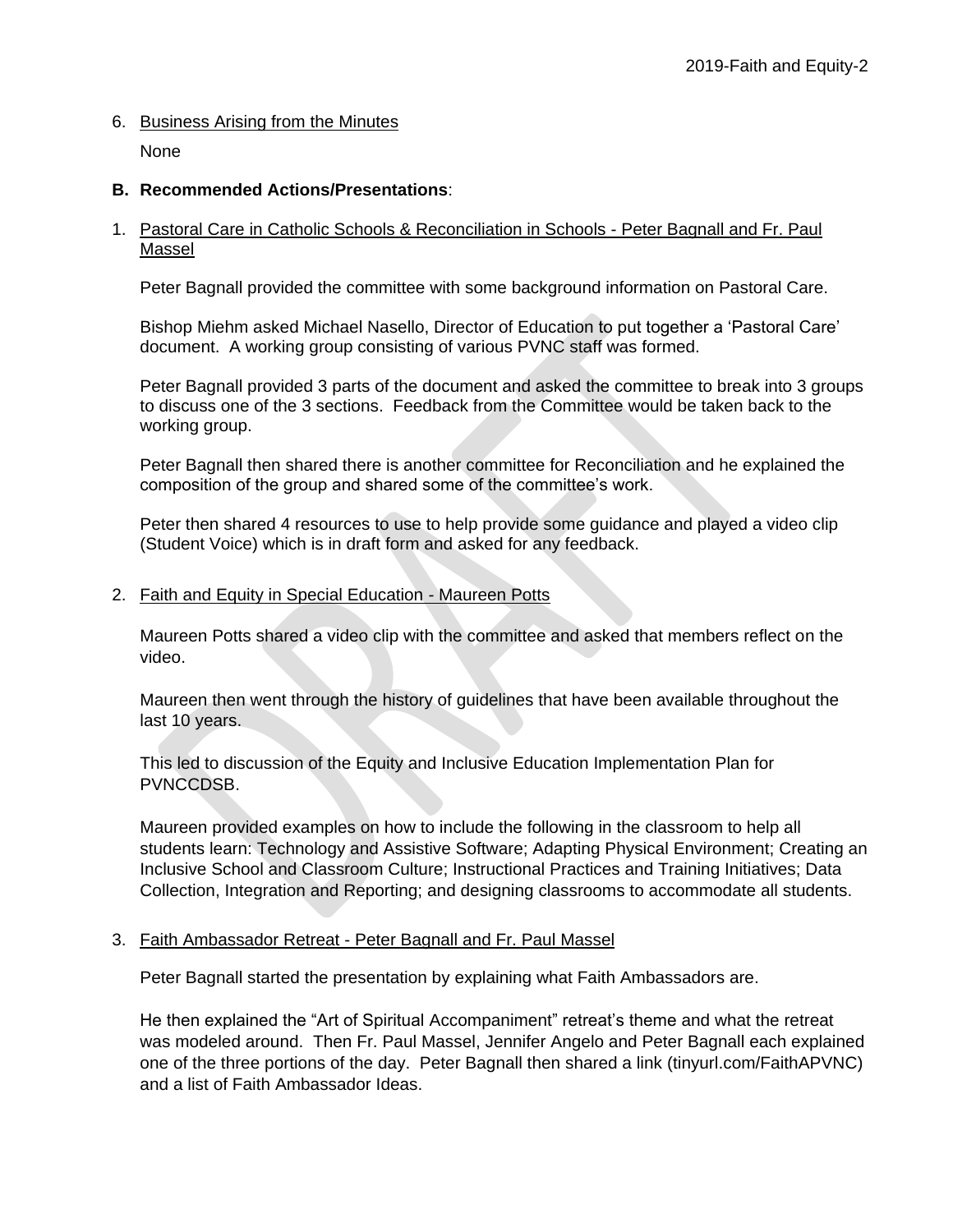# **C. Information Items:**

1. Rosary Prayer Program expansion – Fr. Paul Massel and Maria Fitzgerald Maria Fitzgerald has coordinated the program in Peterborough and is hoping to expand the program.

Maria handed out copies of the Rosary Prayer Programs for 2019 and explained in further detail what these celebrations will look like.

She then showed the committee some of the Rosaries that have been made and will be distributed.

Maria then answered questions from the committee.

2. Catholic Education Week & Youth Social Justice Forum - Peter Bagnall Peter Bagnall summarized the activities taking place during Catholic Education Week and provided a link (tinyurl.com/CEWPVNC) to the events and activities, as well as, a link to the Bishop's message on YouTube.

Peter highlighted two Board wide events; May  $8<sup>th</sup>$ , the Student Catholic Leadership Awards and May 6<sup>th</sup> and 9<sup>th</sup>, the Youth Social Justice Forum.

He showed video clips of both the events from previous years.

3. Committee Member Updates

Jessica Devlin – There are two programs happening at the New Canadian Centre. The first is the Living Library Project where newcomers go out into the community and tell their stories. Information can be found on their website. The second is the Newcomer Integration Toolkit where they meet with organizations and address the needs of newcomer clients and employees by providing resources and practical supports.

Mary Cozzarini – Math mentorship workshop went very well.

Fr. Paul Massel – Stations of the Cross went well and there was a great turn out.

Maria Fitzgerald – CWL convention held where items were donated and taken to community shelters. 12 hour prayers for palliative care and visits to Hospice. She will be reaching out to the Knights of Columbus about the Rosary Program. Street League provide lunches to those in need.

Adam White – On March 28<sup>th</sup> NTIP teachers had a learning fair in the morning and in the afternoon attended a retreat (reflect on their journey and well-being). ESL concluded a three session PD with the Curriculum Chairs at St. Peter CSS, teaching strategies that work for all (inclusive). There is also an elementary Pilot Project with Teachers in Kindergarten.

# **D. Next Committee Meeting Date:**

1. Dates for 2019-2020 Meetings Wednesday, October 9, 2019 – 6:30 p.m.